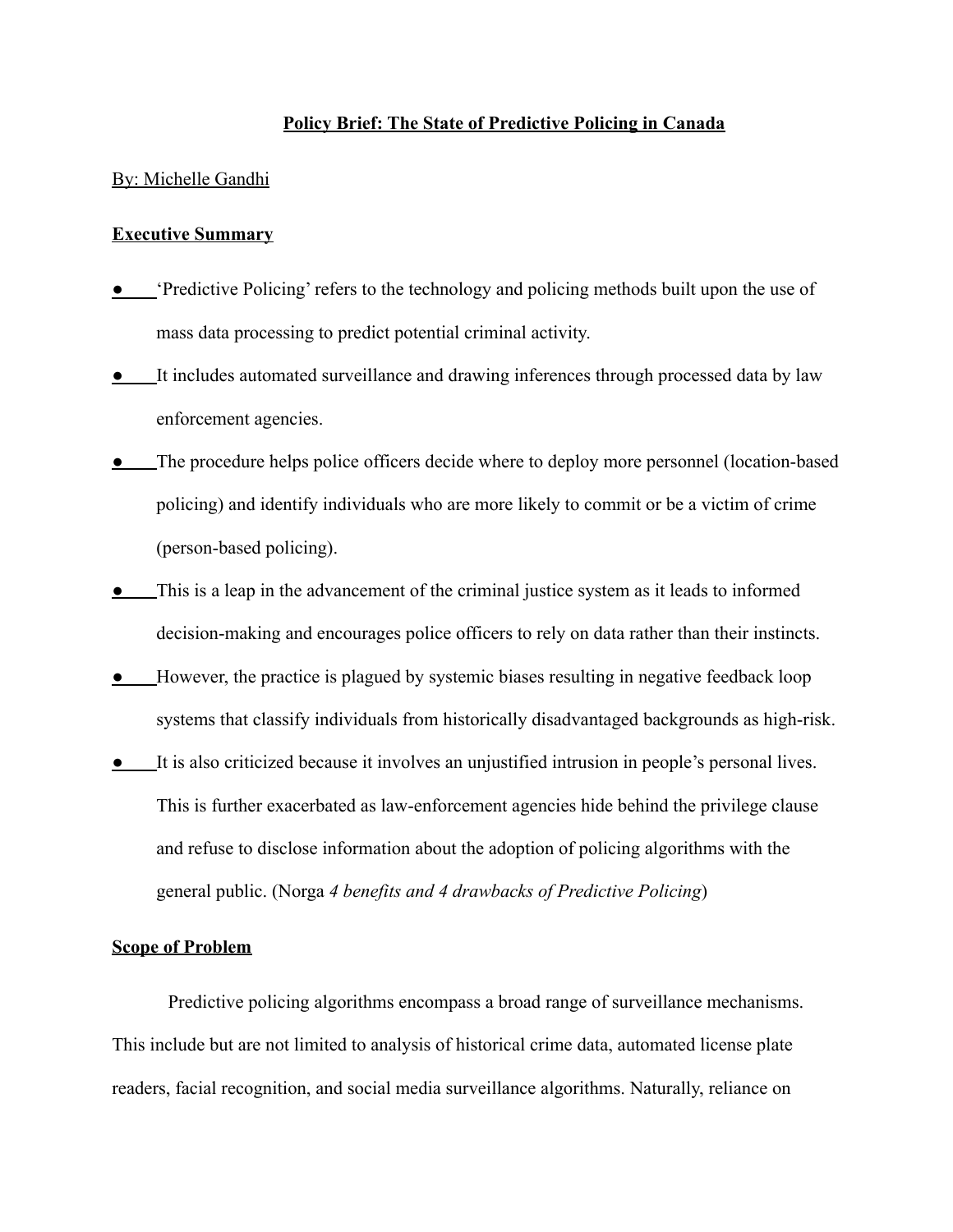strong monitoring practices leads to an unjustified invasion of personal liberty as part of data collection, processing, storage and sharing. This is because policing methods rely on the aggregation and algorithmic analysis of sensitive information. This is further processed to single out individuals and locations that are seemingly high-risk for the police department. The results can paint a detailed picture of individuals they may not expect to exist, let alone be possessed by the government for examination. (Robertson et al. *To Surveil and Predict: A Human Rights Analysis of Algorithmic Policing in CanadaKate Robertson*)

It is also crucial to note that data sets inputted into the systems consist of several social and historical biases, which may lead to unreliable conclusions about particular locations and individuals. This is because policing data sets are dominated by information about groups that were historically affected by over-criminalization, like Black and Indigenous communities. Hence, any analysis drawn from a biased dataset like this further exacerbates the issue of systemic targeting of equity deserving groups.

Considering the thematic issues highlighted above, this report aims to answer the following two questions:

- 1. How can we balance the priorities between enforcing the law and safeguarding citizens while respecting the civil liberties of individuals, like the Right to Privacy?
- 2. What methods and practices can be utilized to ensure fairness and transparency are considered when predictive policing methods are designed or adopted?

# **Research Overview: The Current State of Predictive Policing**

The use of algorithmic policing is relatively widespread in Canada. A report by Citizen Lab confirms that the Vancouver Police Department and the Saskatoon Police Service have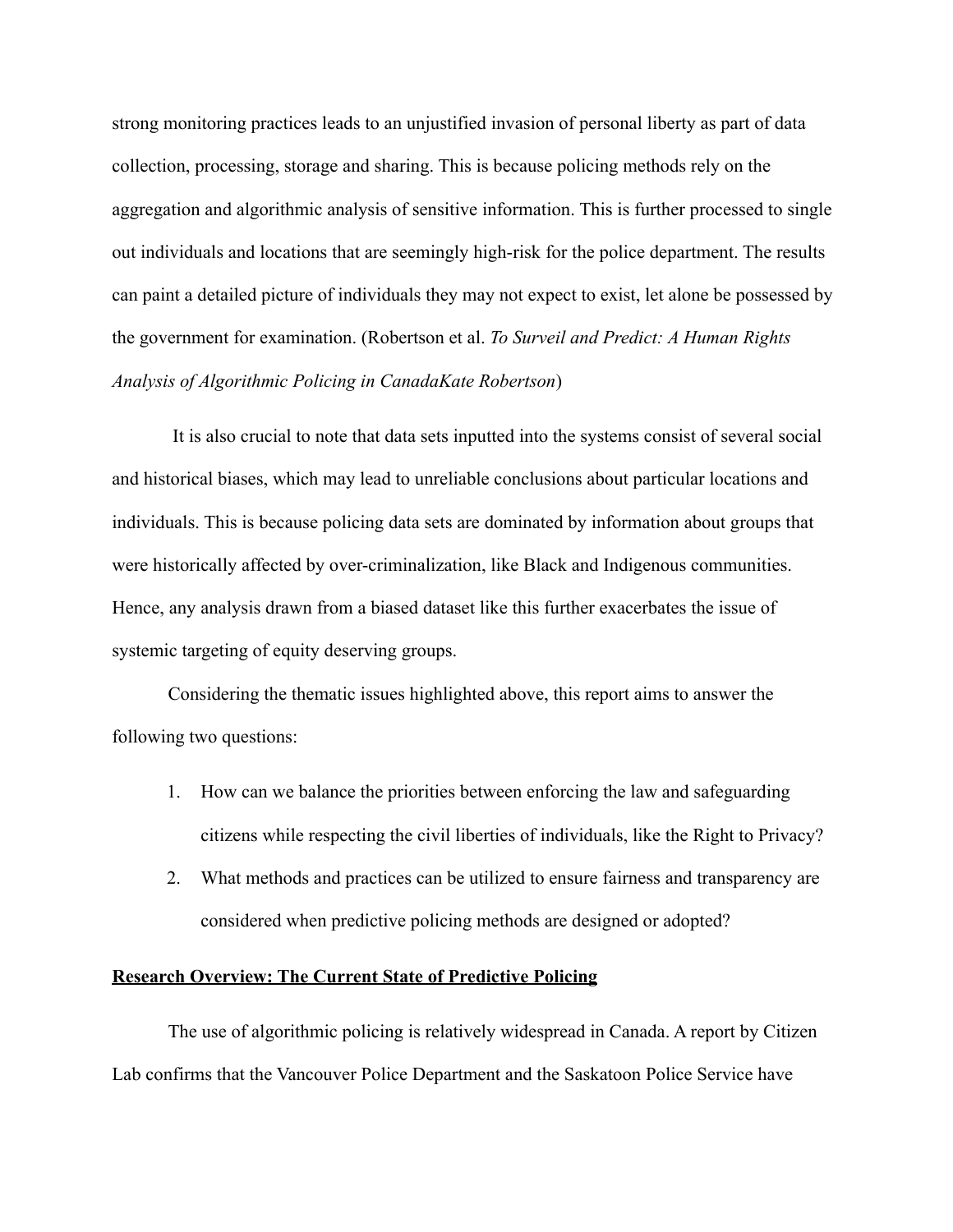developed policing methods for criminal interventions. Additionally, police services like Calgary and Toronto are reported to have obtained technologies to build predictive policing systems. Lastly, numerous law enforcement agencies use or are developing surveillance mechanisms like monitoring geolocation and biometrics data to guide the deployment of personnel and lead policing action. (Robertson et al. *To Surveil and Predict: A Human Rights Analysis of Algorithmic Policing in CanadaKate Robertson*)

At the same time, the Canadian legal system lacks well-defined and robust safeguards for the use of predictive policing methods. Further, there are inadequate oversight mechanisms to ensure surveillance, if any, is in accordance with constitutionally defined boundaries. These legally entrenched safeguards are crucial to maintaining individuals' privacy and civil liberties, especially ones with disadvantaged backgrounds. For instance, Citizen Lab's analysis on Algorithmic Policing in Canada reveals that the Ontario Provincial Police and the Waterloo Regional Police Service intercepted private communications in online chat rooms using 'ICAC Child Online Protection System.' The software enabled police officers to keep chat rooms open so that messages do not automatically disappear and the content is stored in a searchable database. While the Crown Prosecutor concluded that this was unauthorized surveillance and a blatant invasion of privacy, the case was discontinued by the Crown, and hence, no legal action was taken. (Robertson et al. *To Surveil and Predict: A Human Rights Analysis of Algorithmic Policing in CanadaKate Robertson*)

The invasion of privacy is compounded by law enforcement agencies' lack of fairness and transparency concerning their usage of policing methods. It is worrisome that a lot of Freedom of Information (FOI) requests related to predictive policing are usually left unanswered by agencies deeming it to be privileged information. There is also an overriding concern that algorithms are a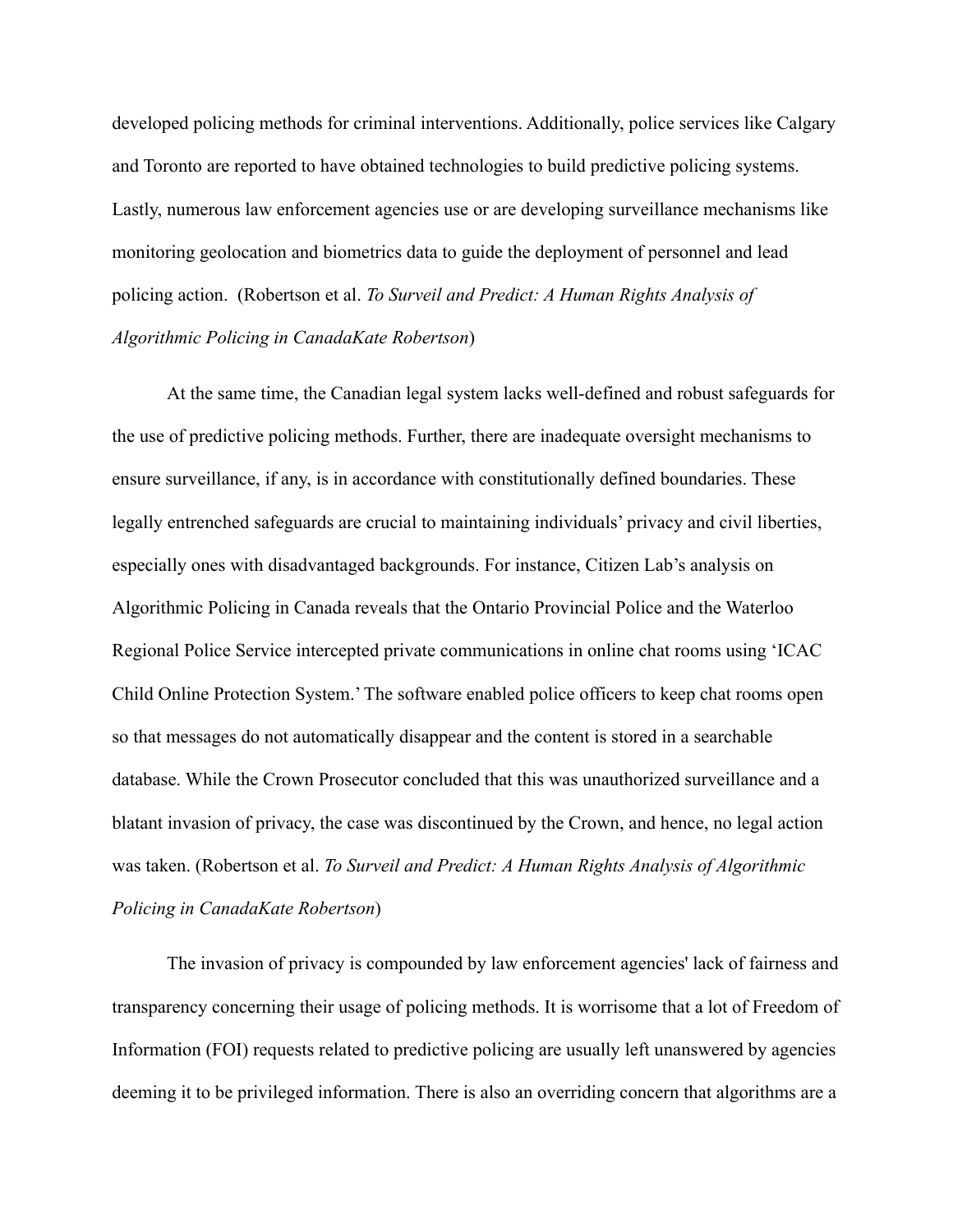mere continuation of existing tools that perpetuate and justify systemic violence. In other words, predictive policing is seen as a fancy way to profile BIPOC communities, trans and queer individuals, as well as people living with disabilities or mental health issues.

### **Policy Recommendations**

Given the current state of predictive policing in Canada and the jurisdictional experience of the United States of America and the United Kingdom, we recommend the following policy actions:

- 1. Municipal, provincial and the federal government must outline conditions for usage of predictive policing systems. These conditions should ensure that police authorities only use these technologies to the necessary extent. The pursuit of these technologies is only justifiable if it significantly reduces crime, considering the costs, risks, and harms ensued by their usage. This must be followed by placing a moratorium on all technologies that fail to meet the defined criteria. (Robertson et al. *To Surveil and Predict: A Human Rights Analysis of Algorithmic Policing in CanadaKate Robertson*)
- 2. Law enforcement agencies should upgrade dataset integrity and management practices, including an option for individuals to verify the personal information stored by police authorities. This includes regular audits, conforming to data standards under the privacy legislation in Canada and establishing maker-checker mechanisms. Only data passing these standard levels should be upheld for criminal justice purposes. (Robertson et al. *To Surveil and Predict: A Human Rights Analysis of Algorithmic Policing in CanadaKate Robertson*)
- 3. Law enforcement agencies must regularly track the potential emergence of bias in the use of predictive policing methods. These trackers should be capable of catching biases